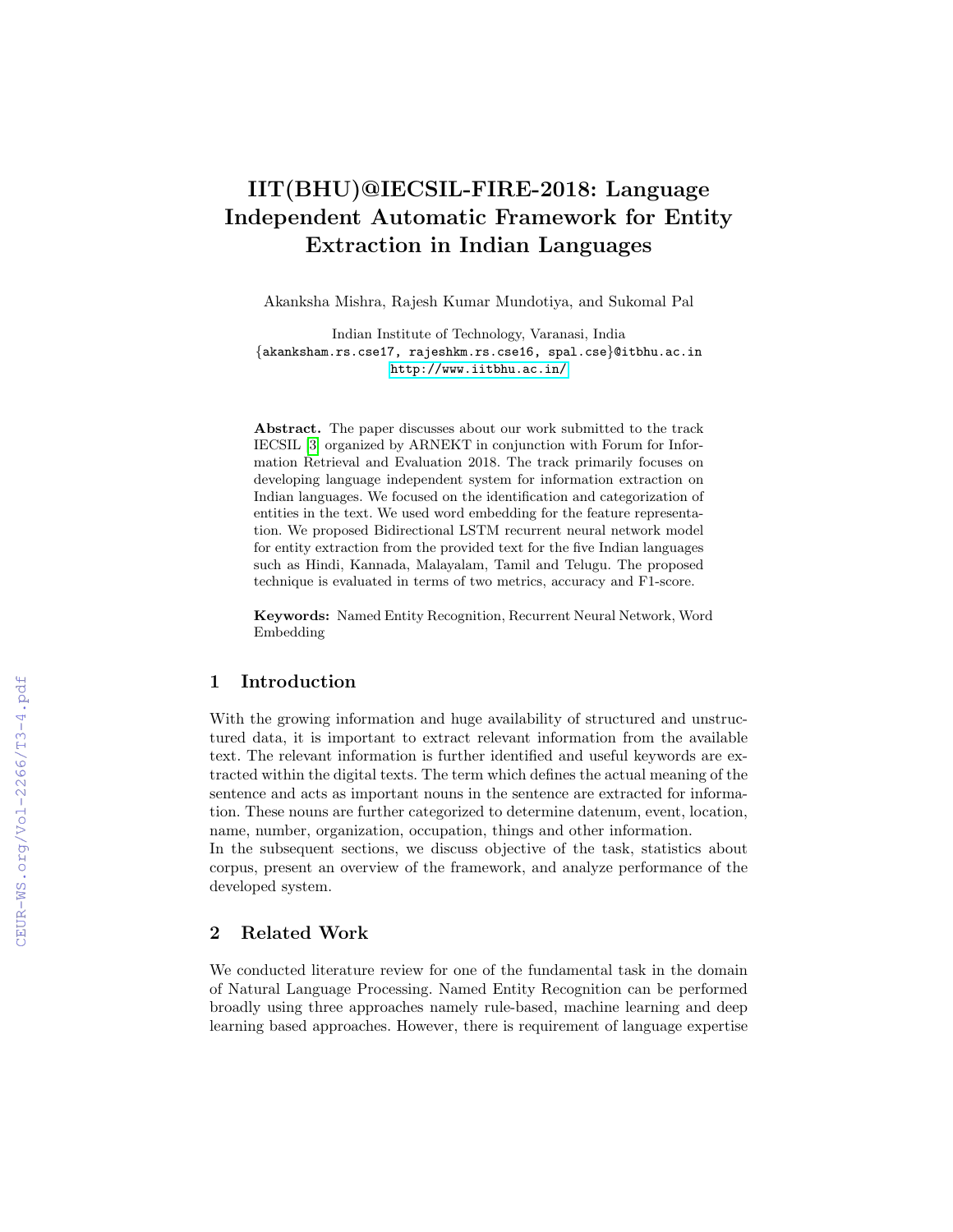to develop rule-based techniques for entity extraction.

Asif et al. [\[5\]](#page-7-0) proposed statistical conditional random fields (CRFs) based approach for some of the Indian Languages. The system used both language dependent and independent features. Also, linguistic features for some of the languages were extracted from gazetteers list. Another work done by Asif et al. [\[4\]](#page-7-1) used support vector machine based approach for the named entity recognition for Hindi and Bengali Languages. Also, lexical context patterns were generated using unsupervised algorithms. Sujan et al. [\[9\]](#page-7-2) developed named entity recognition system for Hindi language using hybrid set of features for Maximum Entropy (Max-Ent) method.

A survey about Named Entity Recognition systems for Indian and Non-Indian Languages is done by Nita et al. [\[8\]](#page-7-3). They summarized different rule-based and statistical techniques used for the Indian Languages. Deep learning based approaches are explored for English and some other languages for named entity recognition however not much work is done generic to Indian Languages. Vinayak et al. [\[1\]](#page-6-0) proposed recurrent neural network based approach for named entity recognition in English and Hindi language.

#### 3 Task Description and Corpus

There are two tasks scheduled in ARNEKT-IECSIL track for information extraction. First task is to identify and categorize entity within the conversational systems. Second task is to determine relation between the entities extracted by the first task. We built the system for entity extraction only.

The corpus comprises five Indian languages (Hindi, Kannada, Malayalam, Tamil and Telugu) and is provided by the task organizers [\[2\]](#page-6-1). Corpus is divided into Train  $(60\%)$ , Test-1  $(20\%)$  and Test-2  $(20\%)$  set. Table [1](#page-1-0) lists statistics related to Train, Test-1 and Test-2 set for Named Entity Recognition. The corpus is built in such a way that it will support systems built independent of languages.

<span id="page-1-0"></span>

|           | Indian Languages  #lines in Train data | #lines in Test-1 data | $\#$ lines in Test-2 data |
|-----------|----------------------------------------|-----------------------|---------------------------|
| Hindi     | 1.548.570                              | 519.115               | 517,876                   |
| Kannada   | 318.356                                | 107.325               | 107.010                   |
| Malavalam | 903.521                                | 301,860               | 302.232                   |
| Tamil     | 1.626.260                              | 542.225               | 544.183                   |
| Telugu    | 840,908                                | 280,533               | 279.443                   |

Table 1: Corpus Statistics for Entity Extraction

## 4 Methodology

This section discusses about the implementation of our approach. The architecture of our model is shown in Figure [1.](#page-3-0) In our proposed technique, we generated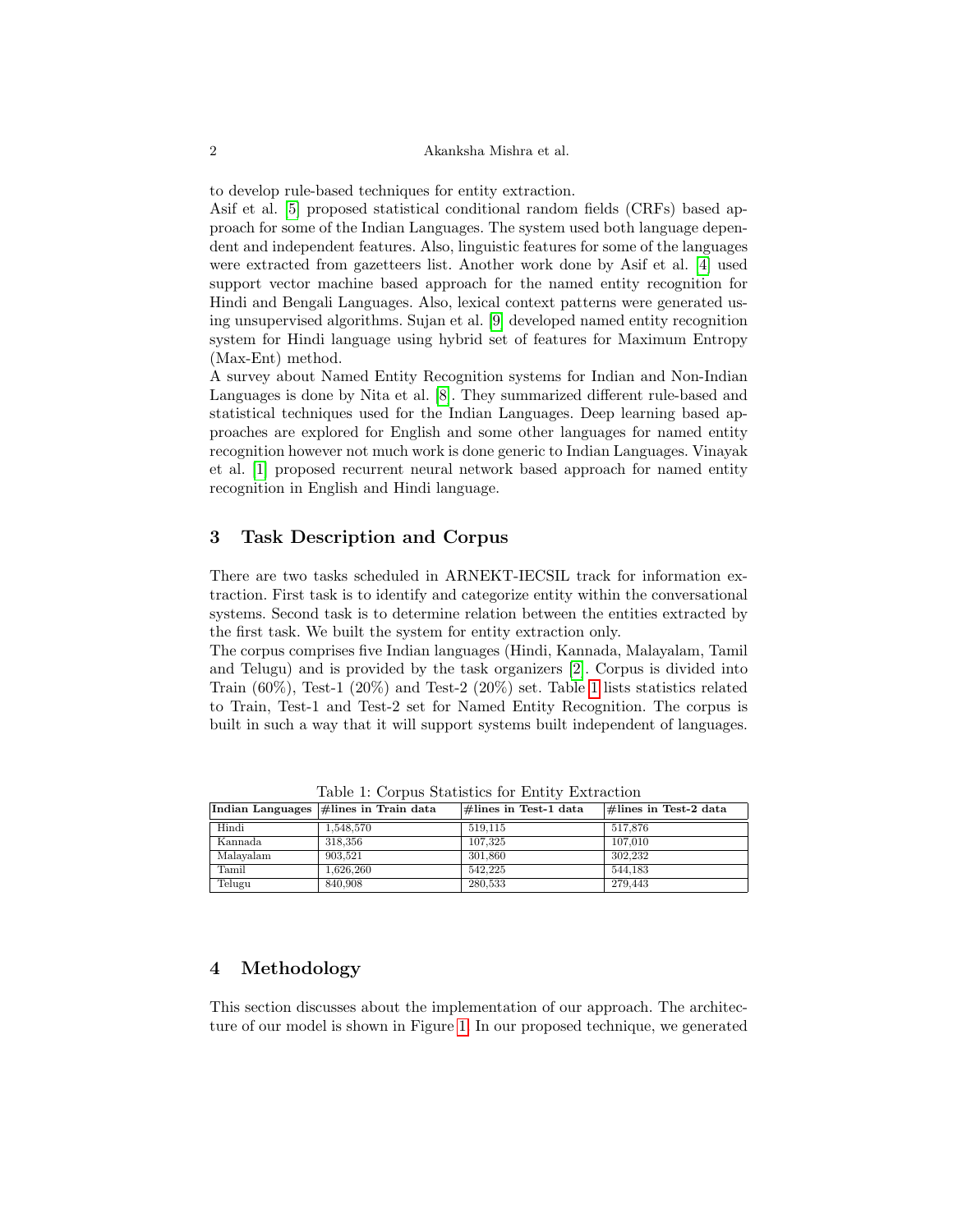vector representation of words and tags which is fed to the bidirectional Long Short-Term Memory recurrent neural network to train the model and predict tags for test data. This section further describes about the feature representation and model description.

#### 4.1 Feature Representation

Word embedding is developed to capture information about the words in the text corpus using Word2Vec [\[6,](#page-7-4) [7\]](#page-7-5). We used continuous bag of words training algorithm to learn the word embedding. We considered all the words present in the corpus to generate word embedding. Each sentence is tokenized and further each token is represented into 100-dimensions to construct the embedding.

Different categories of entity is represented as binary vectors using One Hot Encoding. This requires all classes to be represented as integers which is further represented as binary vector where presence of integer is marked as 1 otherwise 0.

#### 4.2 Model Description

Word representation discussed earlier is used as input to BiLSTM layer. Our proposed model uses BiLSTM to learn the contextual relationship between words from past and future context. Word representation obtained during feature representation stage is given as input to the model. BiLSTM layer uses 2 LSTM layers having number of units as 100 in each layer. One of the LSTM layer is connected in the forward direction which takes input in the same sequence while the other is connected in the backward direction which takes reverse copy of the input sequence. Output obtained by both the layers is concatenated to produce embedding for the input token. Further, we explore various activation functions and varying recurrent dropout at BiLSTM layer.

Dropout [\[10\]](#page-7-6) with varying rate is applied between the BiLSTM layer and output layer on the hidden neurons. The output obtained is fed to dense layer having 10 units for predicting classes of the entity. Our approach follows a series of steps as given below in Algorithm [1.](#page-3-1)

## 5 Experiments

We used Keras<sup>[1](#page-2-0)</sup> neural network library to implement bidirectional Long Short-Term Memory recurrent neural network which uses either Tensorflow<sup>[2](#page-2-1)</sup> or Theano<sup>[3](#page-2-2)</sup> as backend. The model is trained for 10 epochs with batch size of 32. Hyperparameters used in the model is shown in Table [2.](#page-3-2)

<span id="page-2-0"></span><sup>&</sup>lt;sup>1</sup> https://keras.io/

<span id="page-2-1"></span><sup>2</sup> https://www.tensorflow.org/

<span id="page-2-2"></span><sup>3</sup> http://deeplearning.net/software/theano/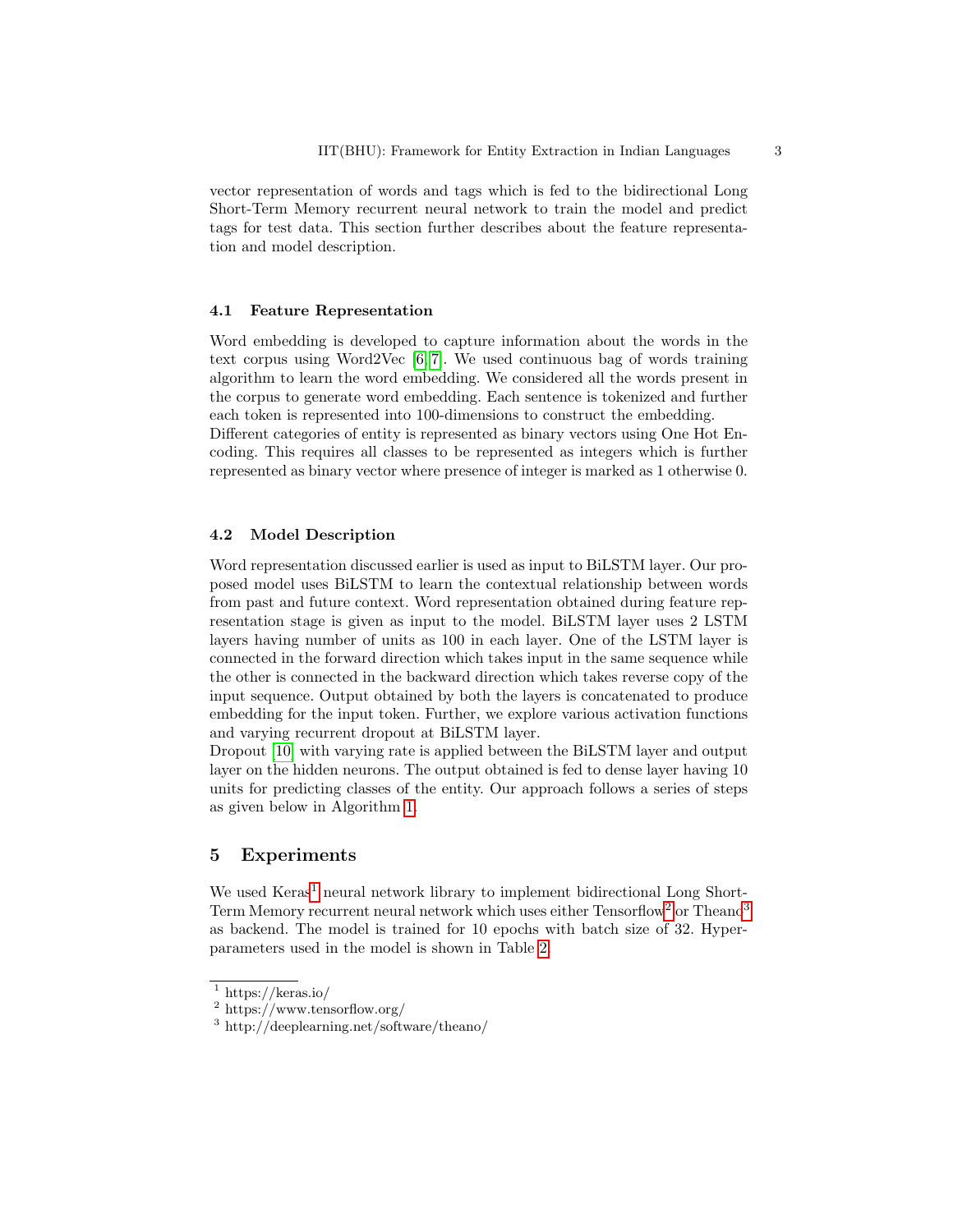<span id="page-3-0"></span>

Fig. 1: Final Architecture of the System

#### Algorithm 1: Framework for Entity Extraction

Data: Train and Test data

- Result: Predict type of entity for tokens in Test data
- 1 Read Train dataset and Test dataset
- 2 Generate nested list of words and tags of each sentence in Train dataset
- 3 Generate nested list of words of each sentence in Test dataset
- 4 Determine maximum length of sentence in Train and Test dataset
- 5 Generate list of unique tags and unique words
- 6 Represent unique tags using one hot encoding
- 7 Develop word embedding using nested list of words of Train dataset
- 8 Create dictionary with key as word if it exists and value as vector representation of that word
- 9 Perform padding on Train and Test dataset based on maximum length obtained in Step 4
- 10 Train model comprises BiLSTM, Dropout and Dense layer
- <span id="page-3-2"></span><span id="page-3-1"></span>11 Predict tags for Test tokens

| Hyper-parameters         | Values                   |  |
|--------------------------|--------------------------|--|
| Word Embedding Dimension | 100                      |  |
| Recurrent dropout        | 0.2                      |  |
| BiLSTM layer activation  | tanh                     |  |
| Dropout layer            | 0.3                      |  |
| Dense layer activation   | softmax                  |  |
| Optimizer                | adam                     |  |
| $_{\rm Loss}$            | categorical crossentropy |  |

Table 2: Hyper-parameters for the model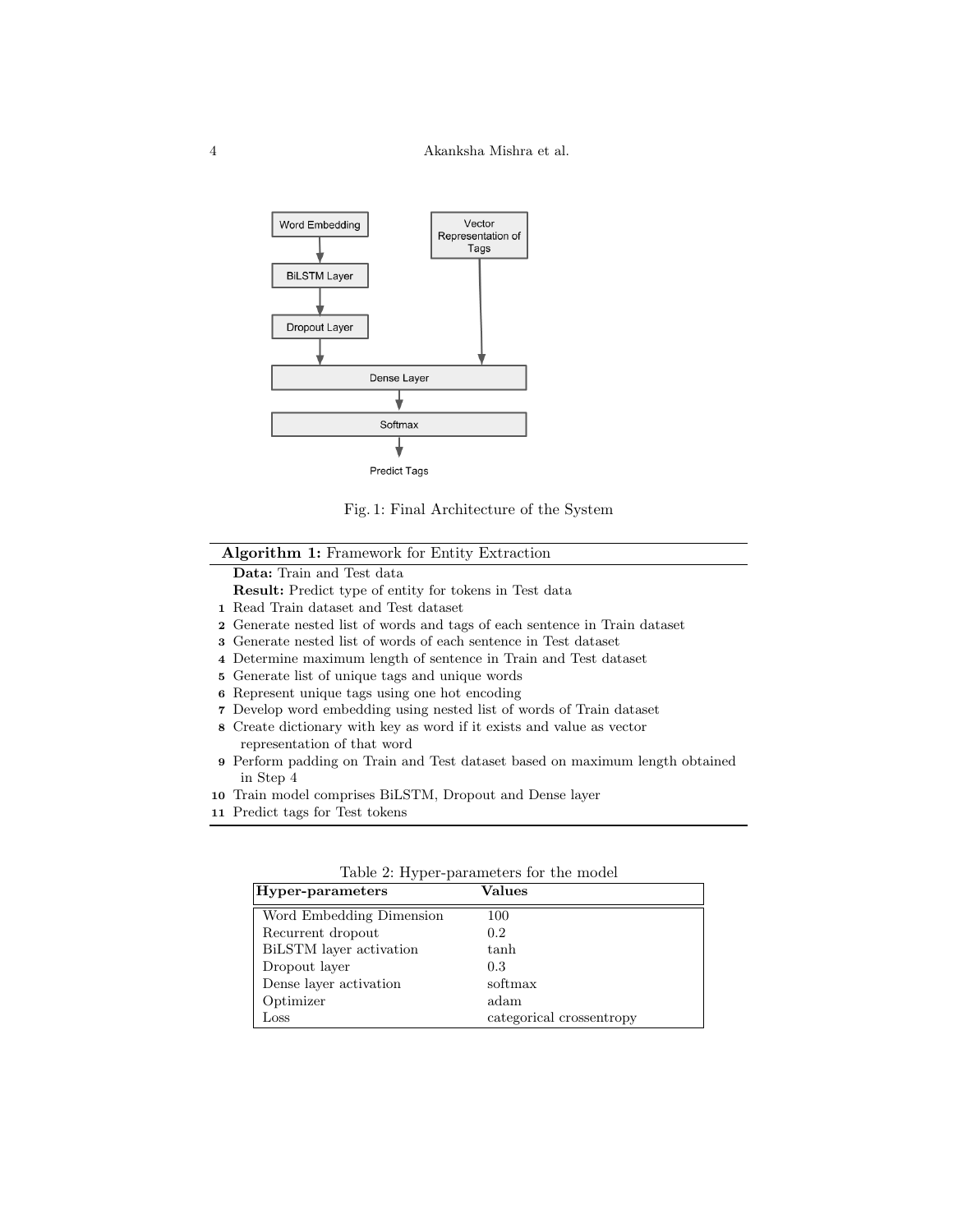#### 6 Results

The evaluation of the proposed technique is carried on the Test-1 and Test-2 corpora provided by the task organizers. The evaluation is divided into two stages to help the participants to test the system built in real time. Pre-evaluation was performed on Test-1 corpora and final-evaluation was performed on Test-2 corpora. Ranking is predicted based on the accuracy measure by taking average of accuracy obtained for all Indian languages.

Baseline system built on Naive Bayes Classifier was released by the task organizers during pre-evaluation stage. We achieved 5.45% better accuracy as compared to the baseline system for Test-1 corpora. Accuracy obtained during the pre-evaluation stage for different languages is shown in Table [3.](#page-4-0) Accuracy is calculated by comparing the result obtained by the proposed system with the labelled data provided by the organizers.

For analyzing the performance of the system on Test-2 corpora, task organizers evaluated the submissions on two metrics, accuracy and F1-score. We submitted three submissions for final-evaluation on Test-2 corpora. Detailed statistics about the accuracy obtained in different submissions for different Indian languages is listed in Table [4.](#page-4-1) It is observed that Submission 3 performs better than other two submissions. Also, F1-score is calculated by the task organizers for Test-2 corpora. Performances of our 3 submissions are shown graphically for F1 metric in Figure [2,](#page-5-0) [3](#page-5-1) and [4.](#page-6-2)

<span id="page-4-0"></span>

| Indian Languages | Submission |
|------------------|------------|
| Hindi            | 94.40      |
| Kannada          | 90.09      |
| Malayalam        | 89.97      |
| Tamil            | 91.23      |
| Telugu           | 90.20      |
| Average          | 91.18      |

Table 3: Accuracy for Test-1 corpora

Table 4: Accuracy for Test-2 corpora

<span id="page-4-1"></span>

| Indian Languages Submission 1 |       | Submission 2 | Submission 3 |
|-------------------------------|-------|--------------|--------------|
| Hindi                         | 94.45 | 94.47        | 94.92        |
| Kannada                       | 89.53 | 89.85        | 89.88        |
| Malayalam                     | 89.04 | 88.89        | 89.13        |
| Tamil                         | 90.46 | 90.40        | 90.47        |
| Telugu                        | 90.04 | 90.04        | 90.32        |
| Average                       | 90.70 | 90.73        | 90.94        |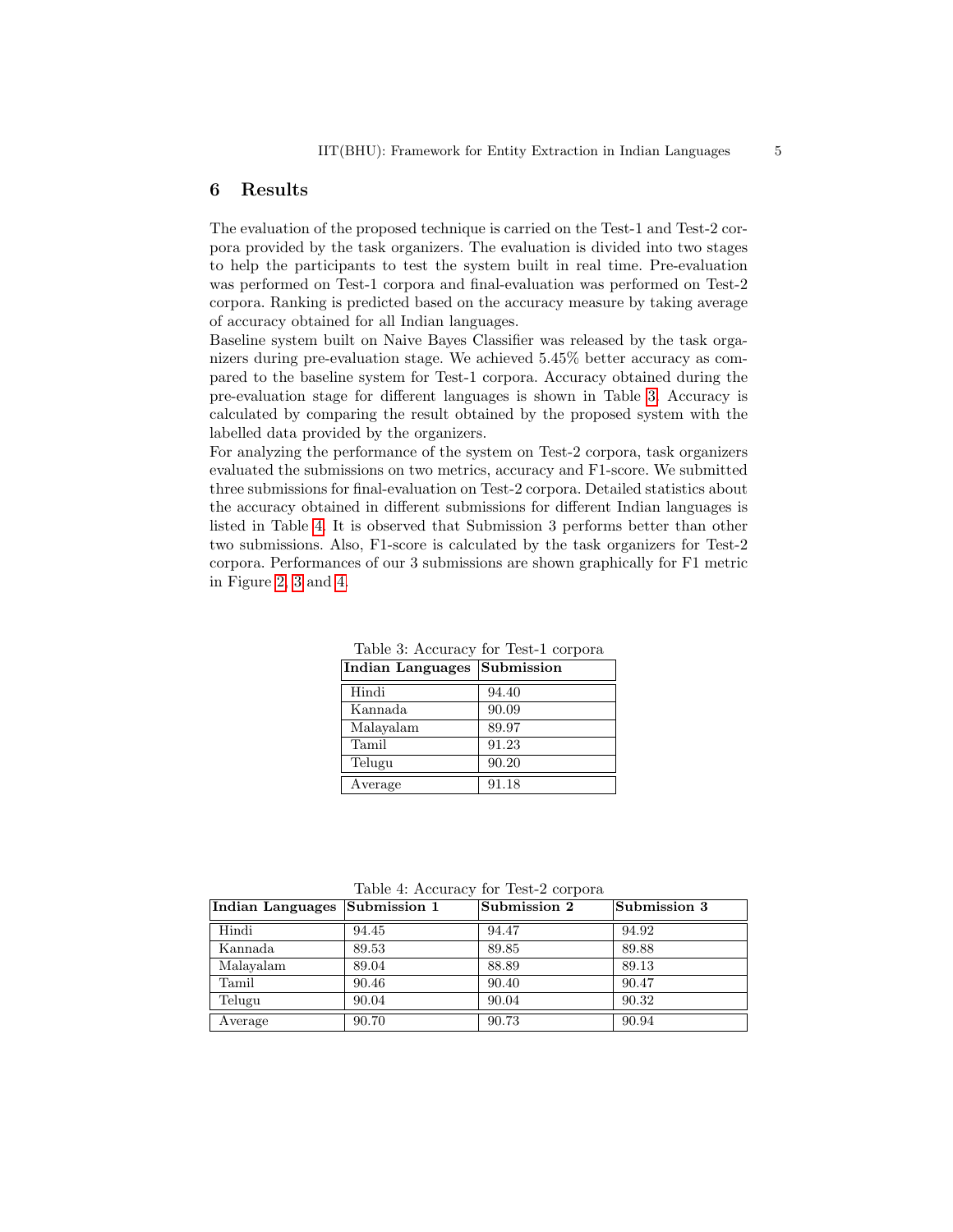6 Akanksha Mishra et al.

<span id="page-5-0"></span>

Fig. 2: F1-score for Test-2 corpora for Submission 1

<span id="page-5-1"></span>

Fig. 3: F1-score for Test-2 corpora for Submission 2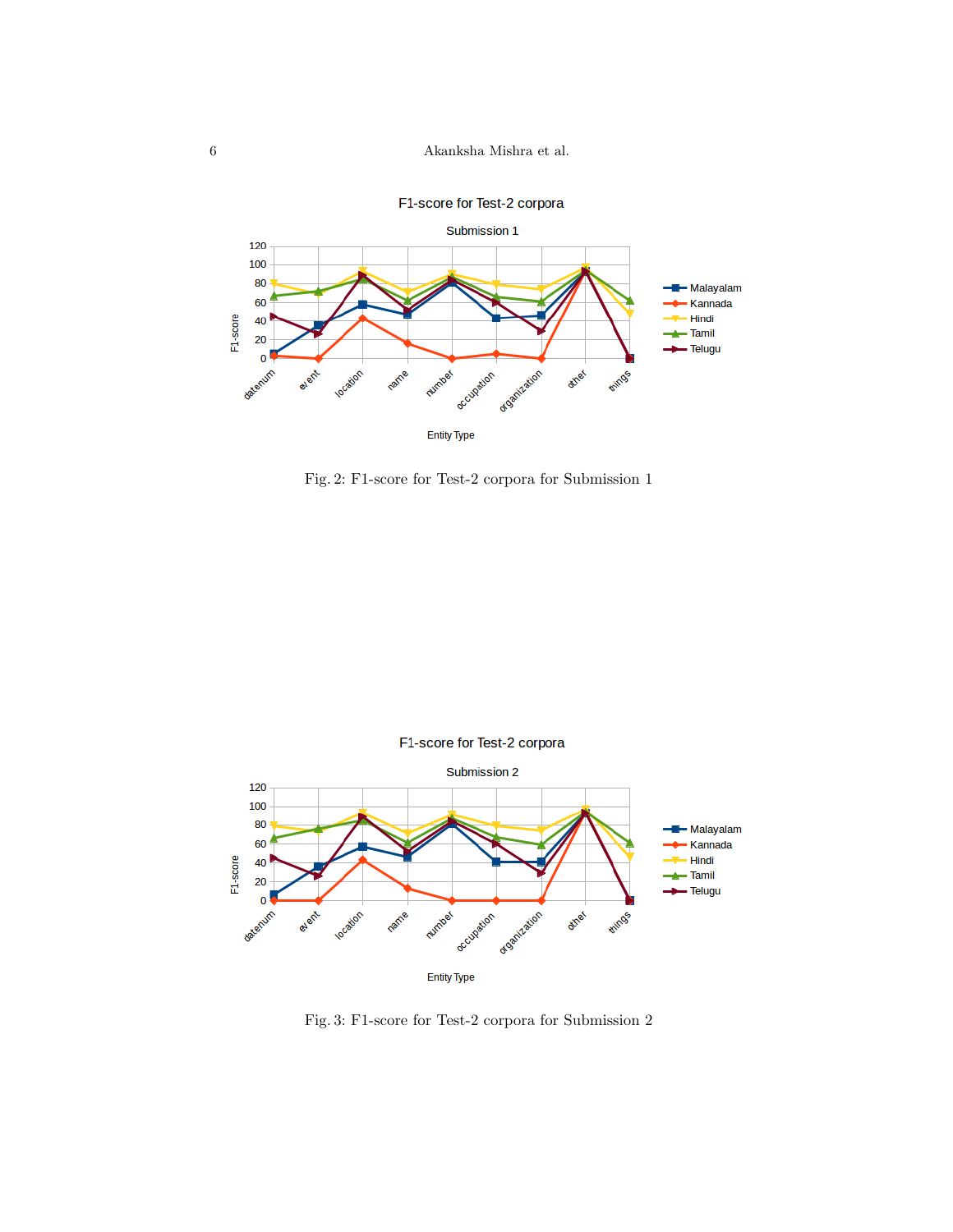<span id="page-6-2"></span>

Fig. 4: F1-score for Test-2 corpora for Submission 3

# 7 Conclusion and Future Work

We proposed a fully automatic system for entity extraction in Indian Languages namely Hindi, Kannada, Malayalam, Tamil and Telugu. We obtained 91.18% accuracy during pre-evaluation stage on Test-1 corpora and 90.94% accuracy during final-evaluation stage on Test-2 corpora. The system can be improved either by incorporating language specific features or probably by representing tokens at character level.

## 8 Acknowledgements

We would like to thank the organizers for giving us an opportunity to work on the challenging task, providing us the guidelines and support.

#### References

- <span id="page-6-0"></span>1. Athavale, V., Bharadwaj, S., Pamecha, M., Prabhu, A., Shrivastava, M.: Towards deep learning in hindi NER: an approach to tackle the labelled data sparsity. CoRR abs/1610.09756 (2016), <http://arxiv.org/abs/1610.09756>
- <span id="page-6-1"></span>2. Barathi Ganesh, H.B., Soman, K.P., Reshma, U., Mandar, K., Prachi, M., Gouri, K., Anitha, K., Anand Kumar, M.: Information extraction for conversational systems in indian languages - arnekt iecsil. In: Forum for Information Retrieval Evaluation (2018)
- 3. Barathi Ganesh, H.B., Soman, K.P., Reshma, U., Mandar, K., Prachi, M., Gouri, K., Anitha, K., Anand Kumar, M.: Overview of arnekt iecsil at fire-2018 track on information extraction for conversational systems in indian languages. In: FIRE (Working Notes) (2018)